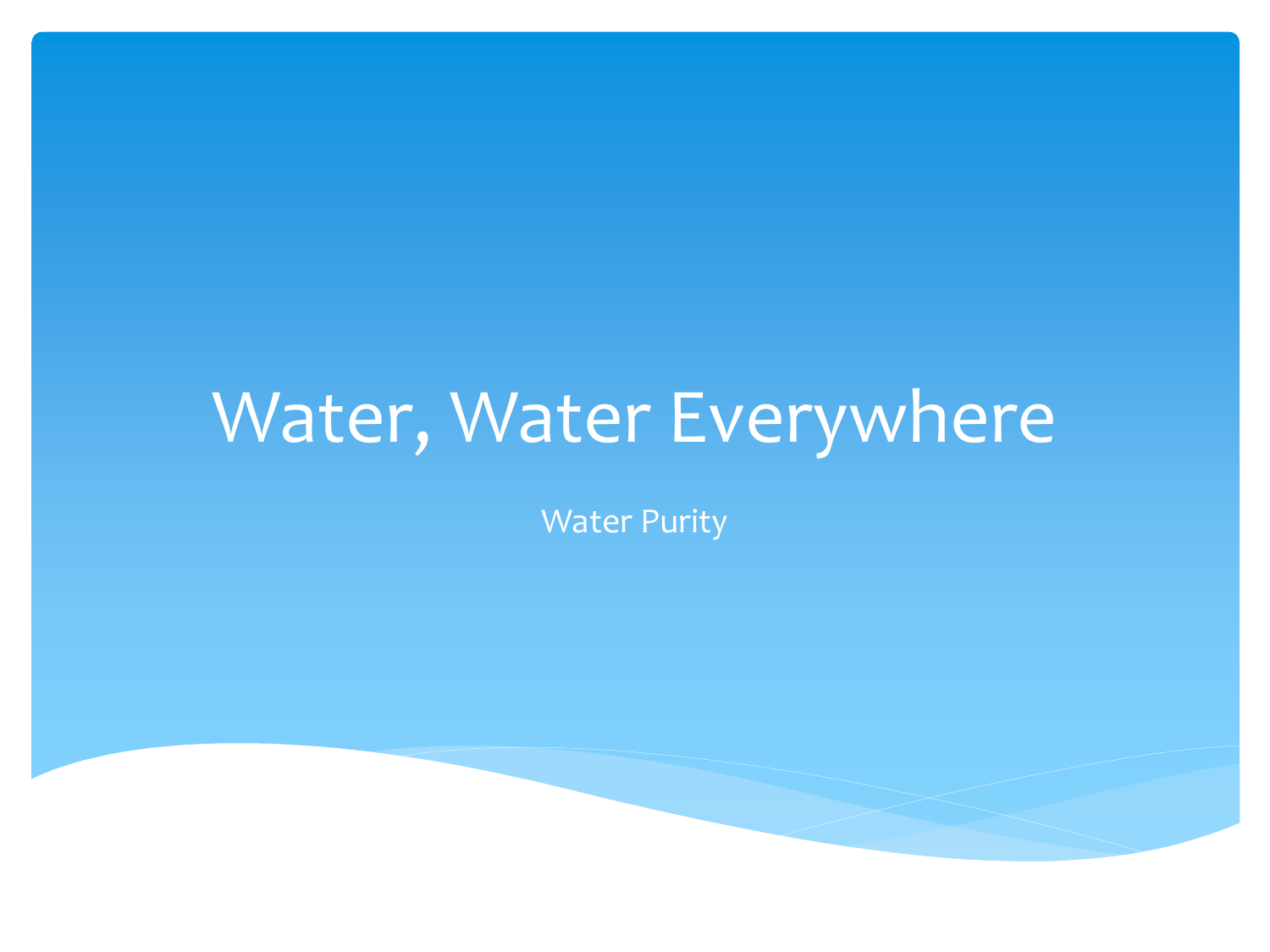## Lesson Objective

- 1. Identify the source of your drinkable water.
- 2. What contaminants may be in the water?
- 3. What are possible ways to clean the water?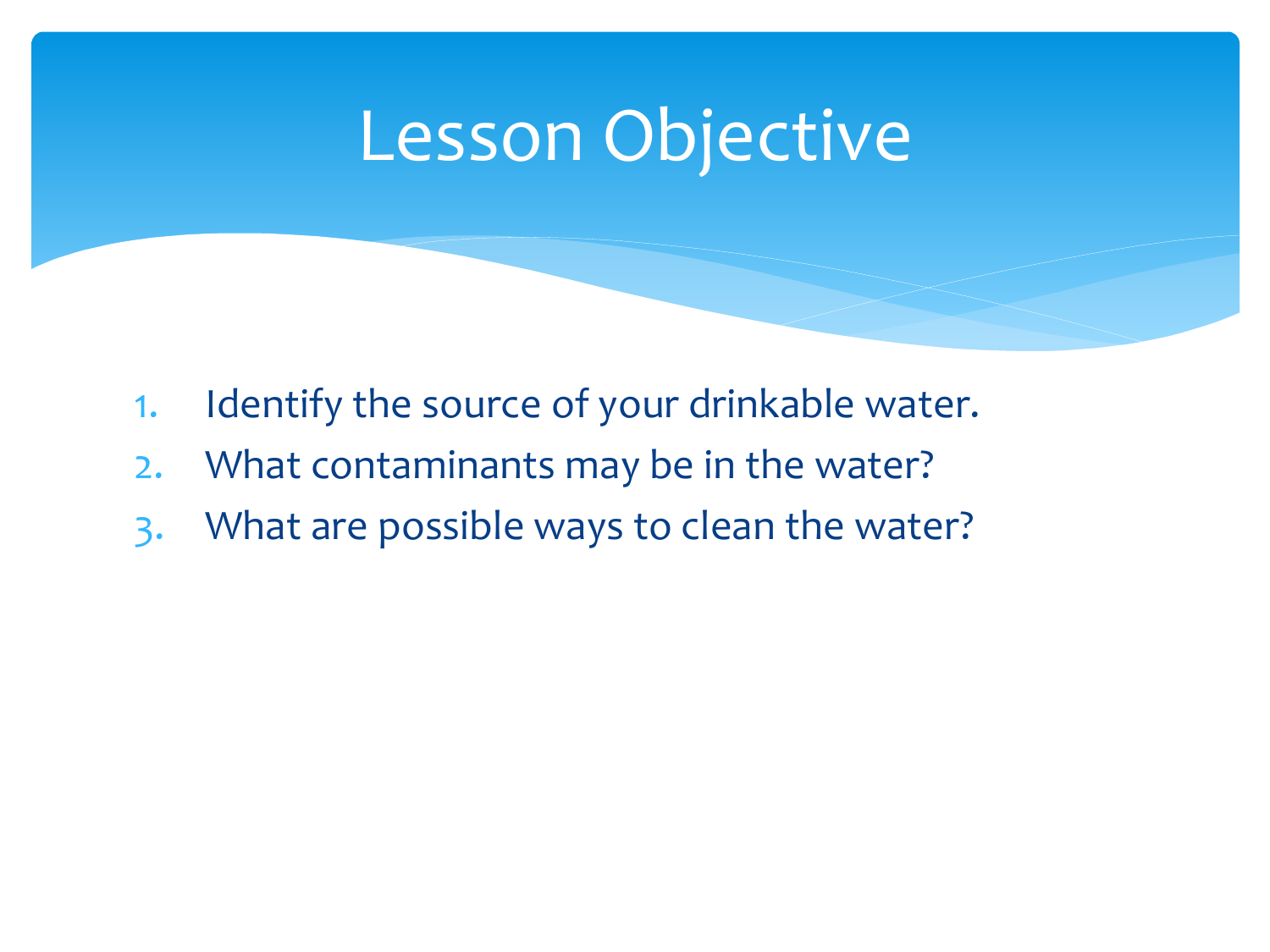# The local watering hole

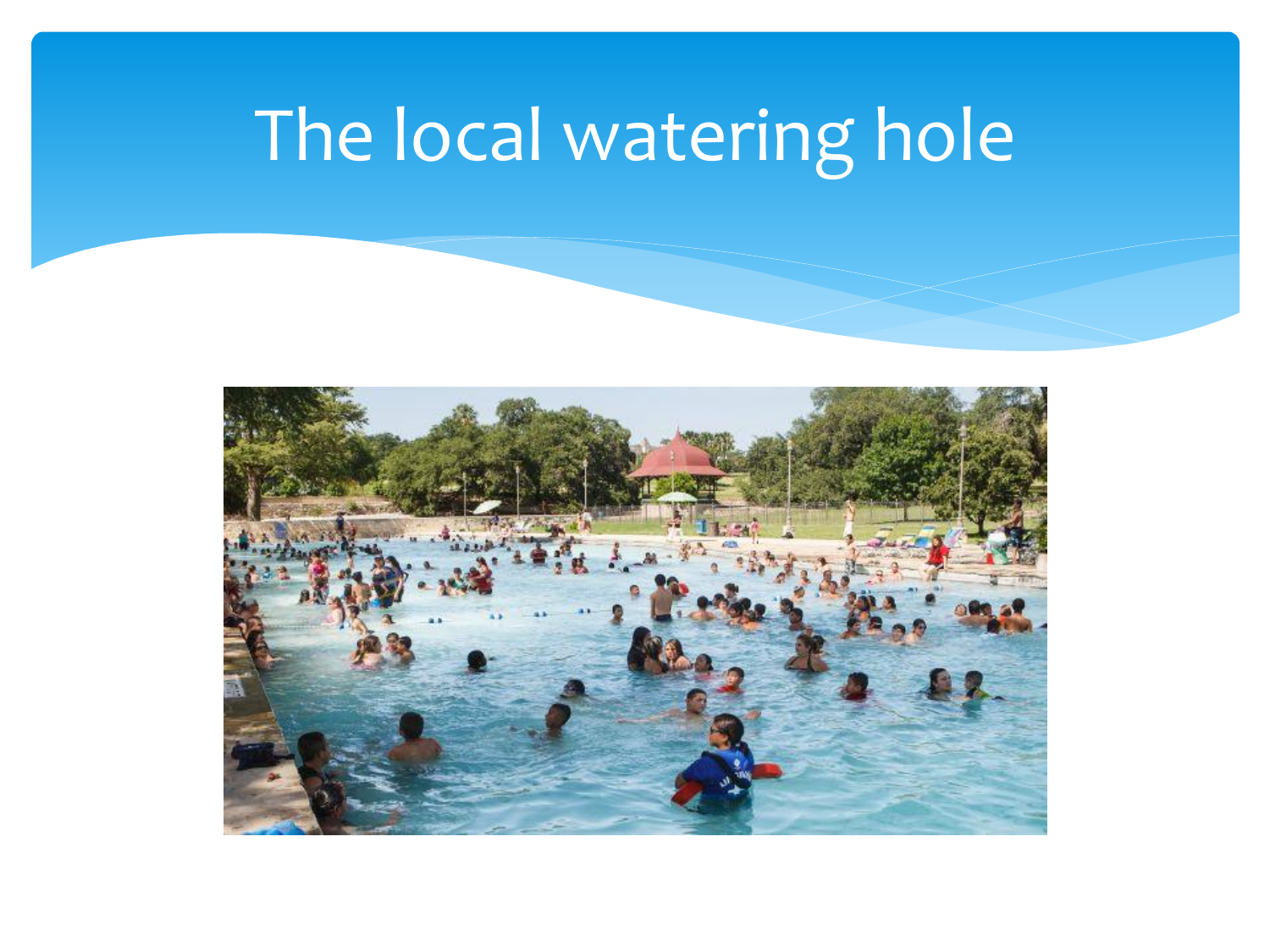## Yellow River

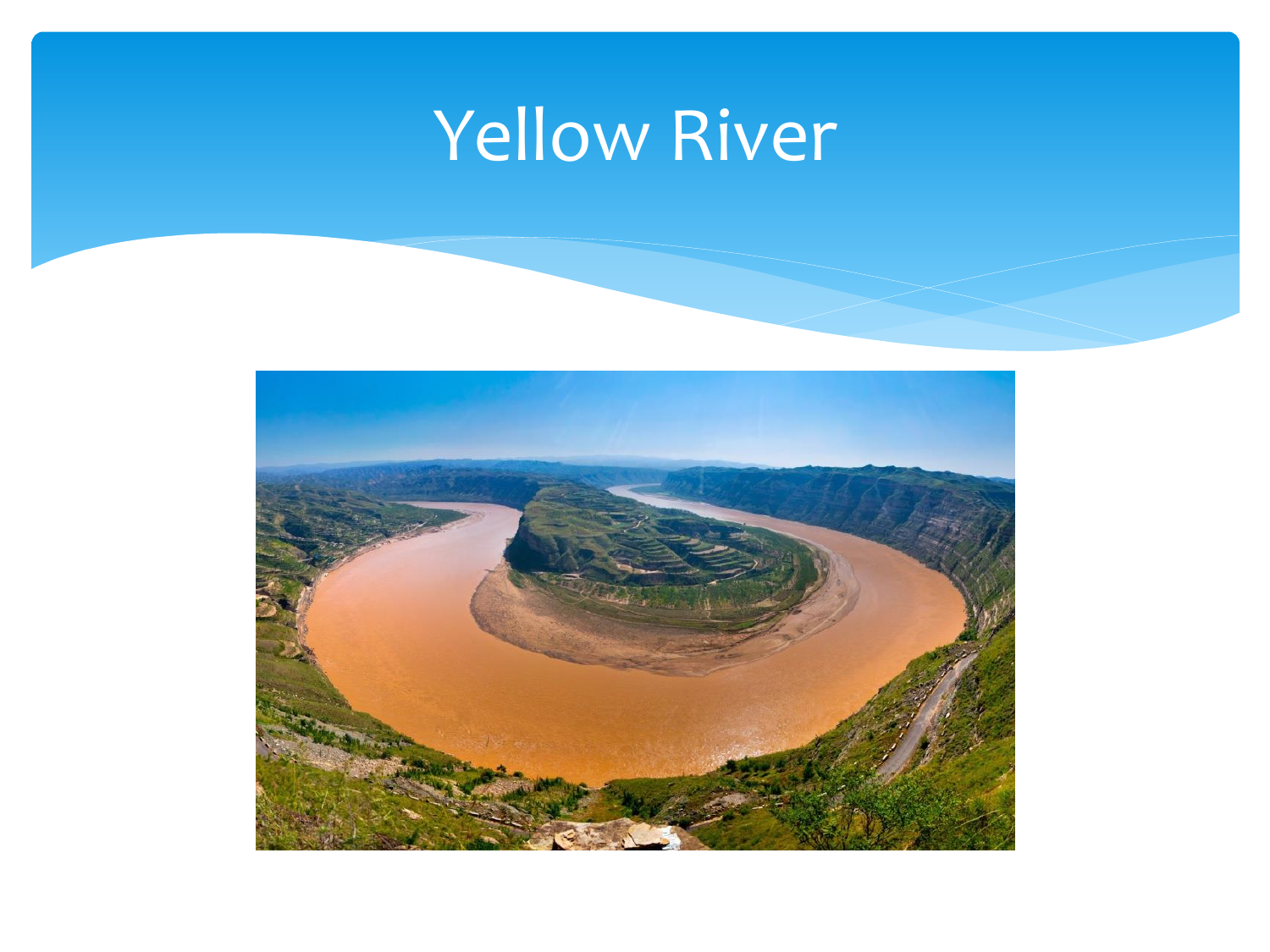# The potty

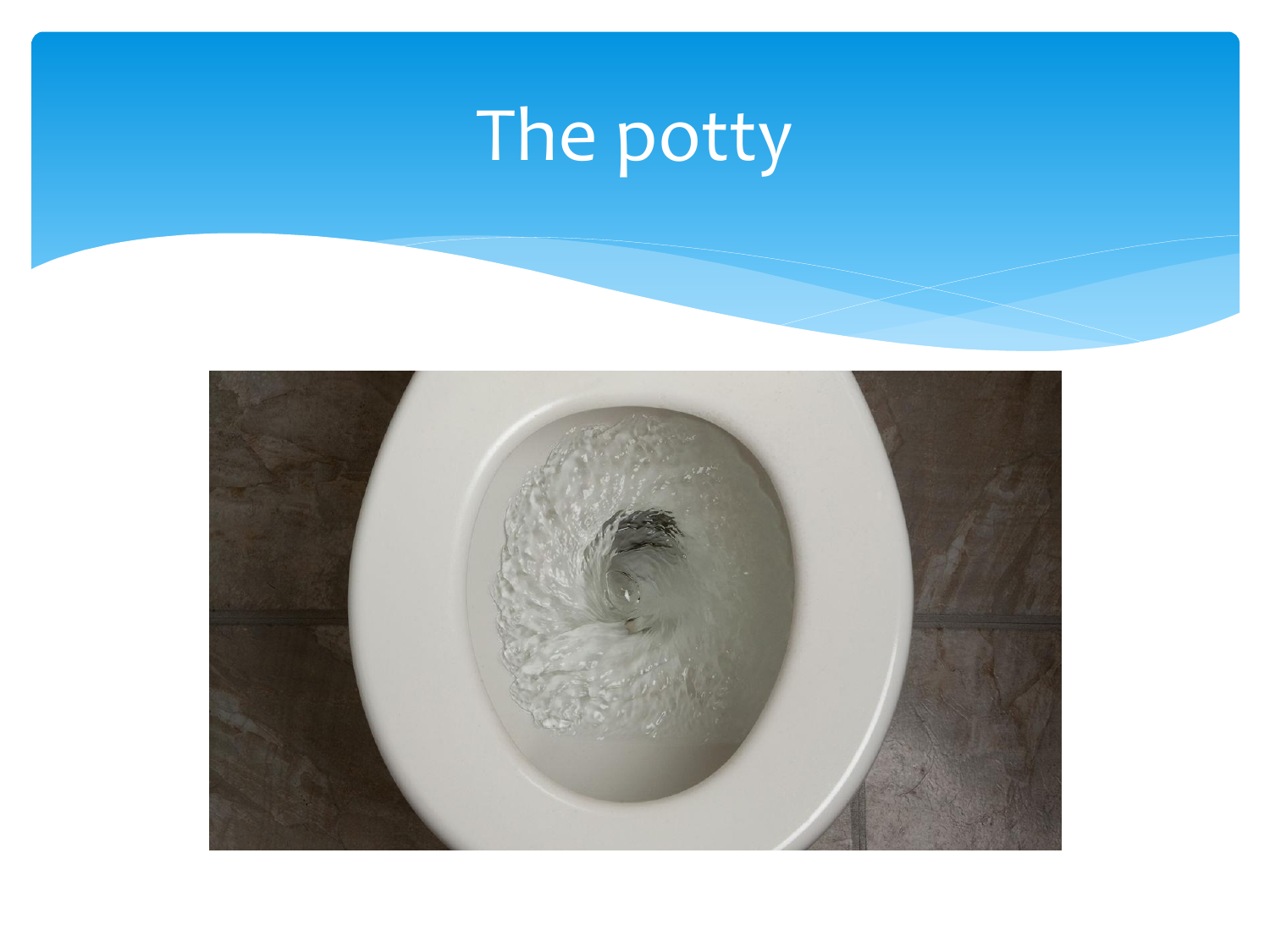In the first thinking box which water source do you think is most drinkable. What do you want to know about the water sources before you drink it?





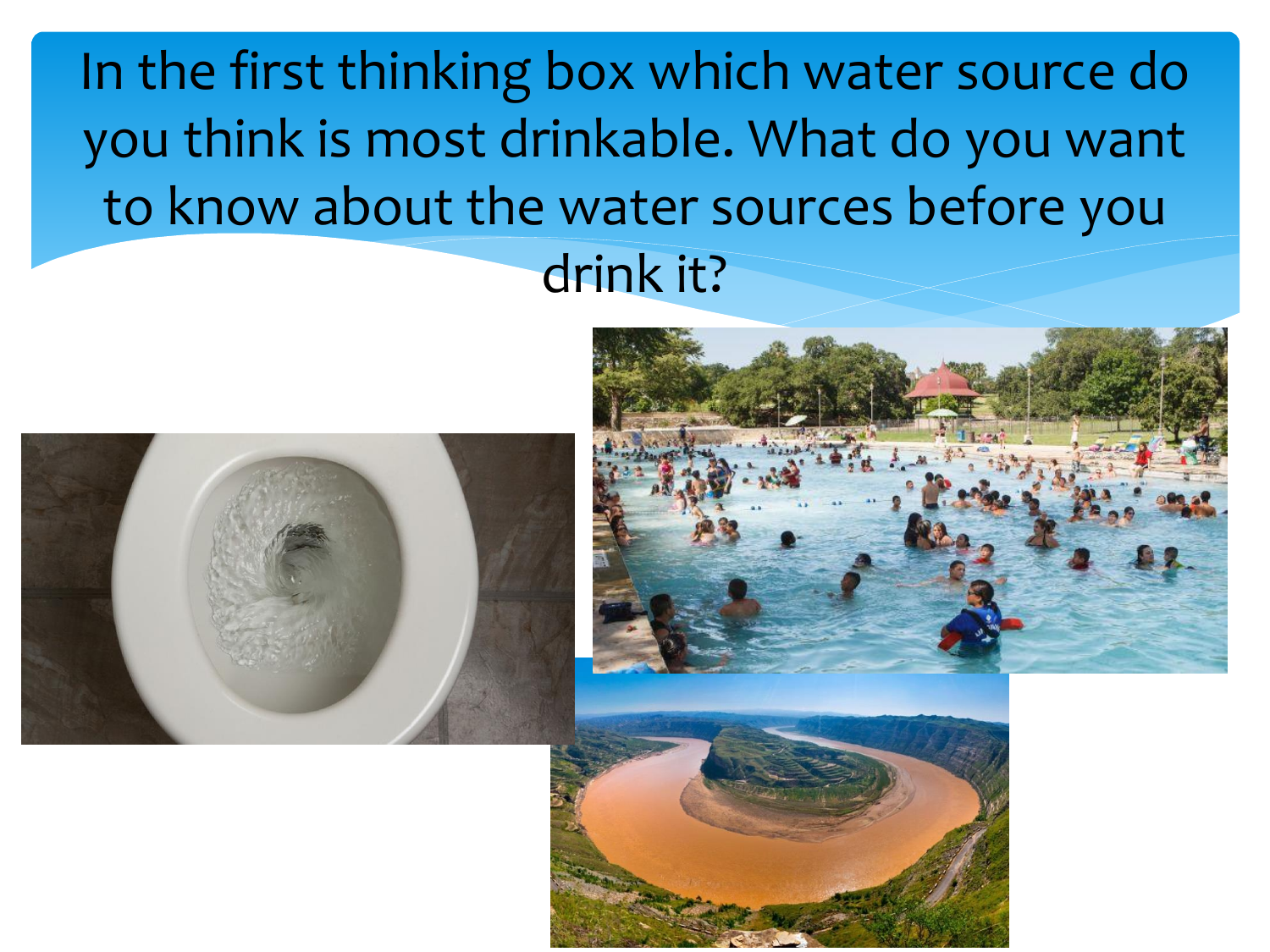## Directions for building a Model

- 1. Create a testable question.
- 2. Design a filtration system using at least four filtering materials from the list. Explain the procedure for using the filtration system.
- 3. Measure volume, PH and color of the sample BEFORE you filter it.
- 4. Run your experiment and measure your data.
- 5. Compare your results with two other groups.
- 6. Independent research time
- 7. Re-design of experiment
- 8. Claim, Evidence and Reasoning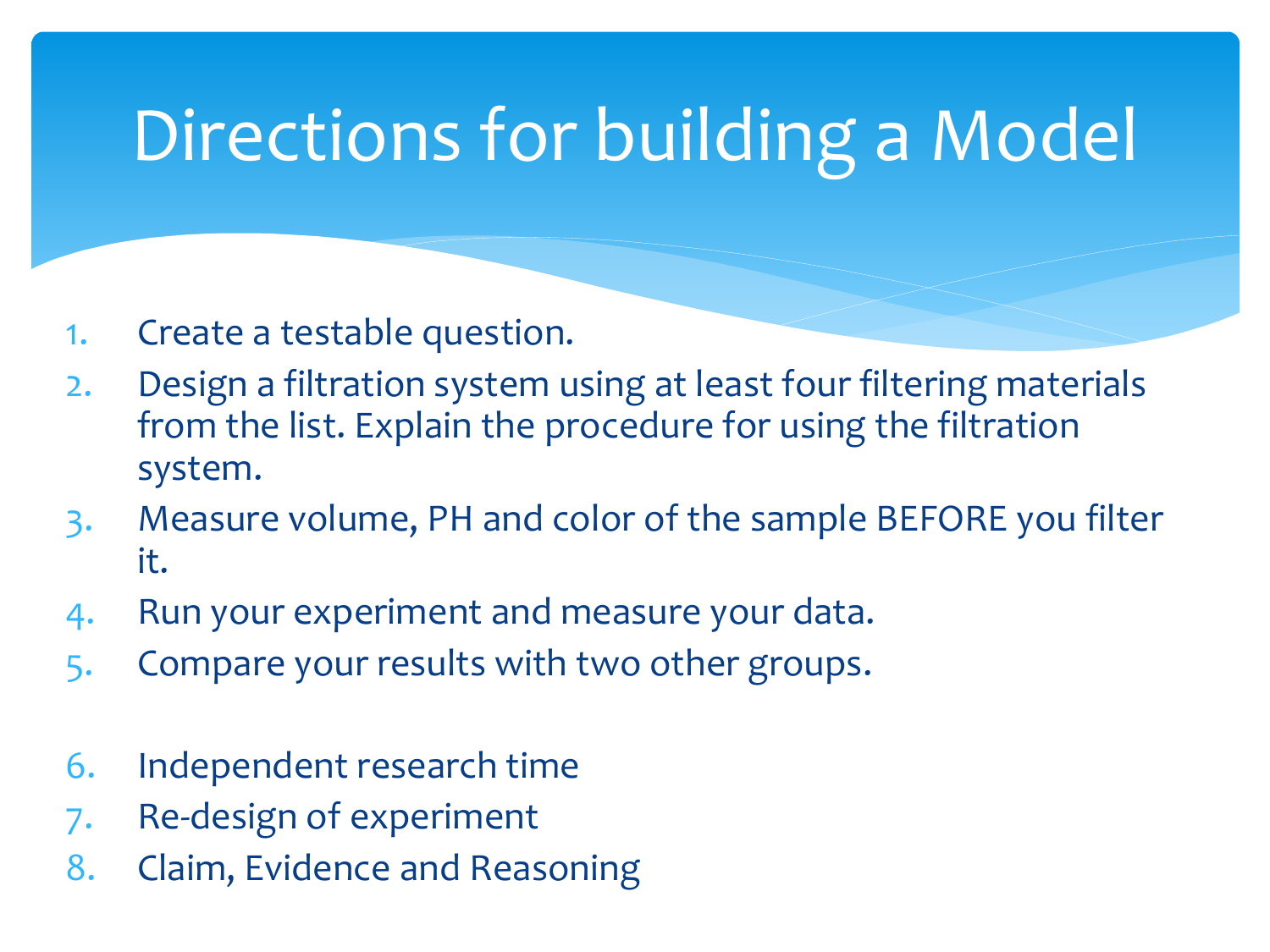Student reflection (new thinking box)

- What did you learn from doing this activity?
- What are some things that you did really well in this activity?
- Were the strategies, skills and procedure effective for this assignment?
- Did you do an effective job of communicating your learning to others?
- Why do you believe that we are studying water purity?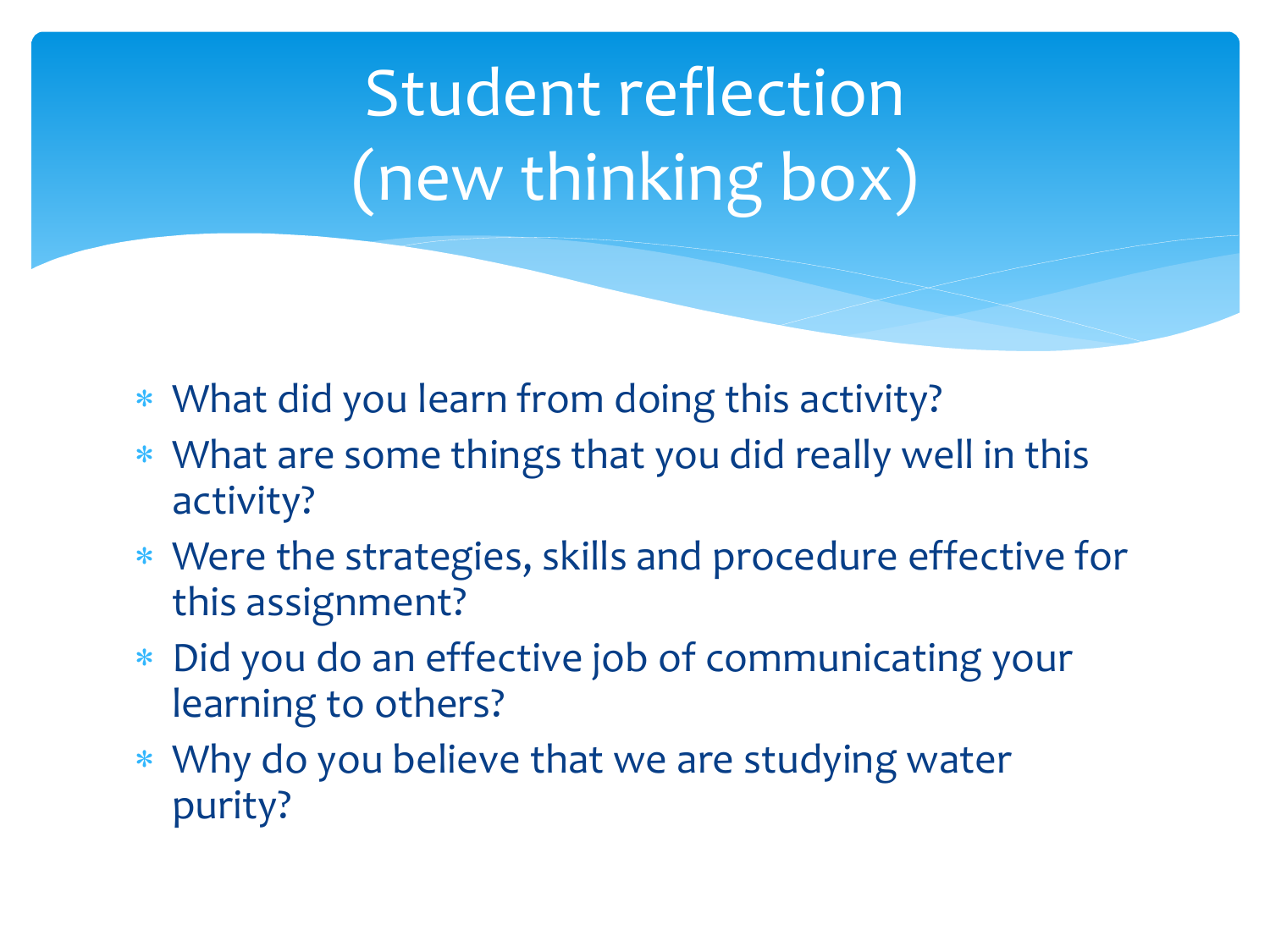## Our intentions

#### Strategies

Thinking behind why we chose this activity.